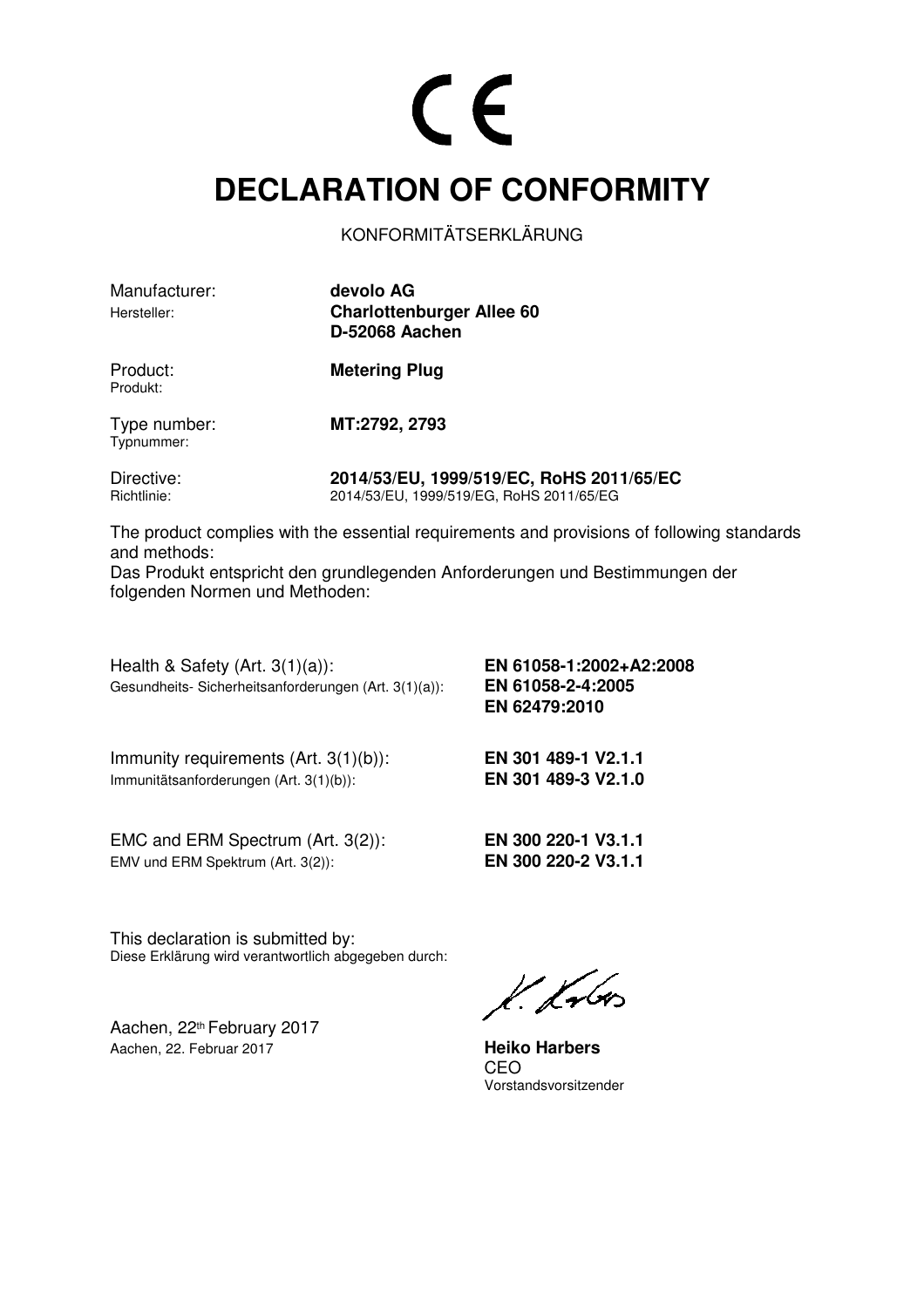#### **DECLARACIÓN DE CONFORMIDAD**

DECLARATION OF CONFORMITY

| Fabricante:                        | devolo AG                                            |
|------------------------------------|------------------------------------------------------|
| Manufacturer:                      | <b>Charlottenburger Allee 60</b>                     |
|                                    | D-52068 Aquisgrán                                    |
| Producto:<br>Product:              | <b>Metering Plug</b>                                 |
| Número del modelo:<br>Type number: | MT:2792, 2793                                        |
| Directiva:<br>Directive:           | 2014/53/EU, 1999/519/EC, 2014/35/EU, RoHS 2011/65/EC |

Este producto cumple los requisitos fundamentales y las instrucciones de normas y métodos siguientes:

The product complies with the essential requirements and provisions of following standards and methods:

Requisitos de salud y seguridad (Art. 3(1)(a)): **EN 61058-1:2002+A2:2008**  Health & Safety (Art. 3(1)(a)): **EN 61058-2-4:2005** 

Requisitos de inmunidad (Art. 3(1)(b)): **EN 301 489-1 V1.9.2**  Immunity requirements (Art. 3(1)(b)): **EN 301 489-3 V1.6.1** 

CEM y espectro electromagnetic (Art. 3(2)): **EN 300 220-1 V2.4.1**  EMC and ERM Spectrum (Art. 3(2)): **EN 300 220-2 V2.4.1** 

**EN 62479:2010** 

Esta declaración es firmada por: This declaration is submitted by:

Aquisgrán, el 22 de Febrero 2017 Aachen, 22th February 2017 **Heiko Harbers**

l. Lubes

Presidente de Dirección<br>CEO <u>CEO de la contrada de la contrada de la contrada de la contrada de la contrada de la contrada de la con</u>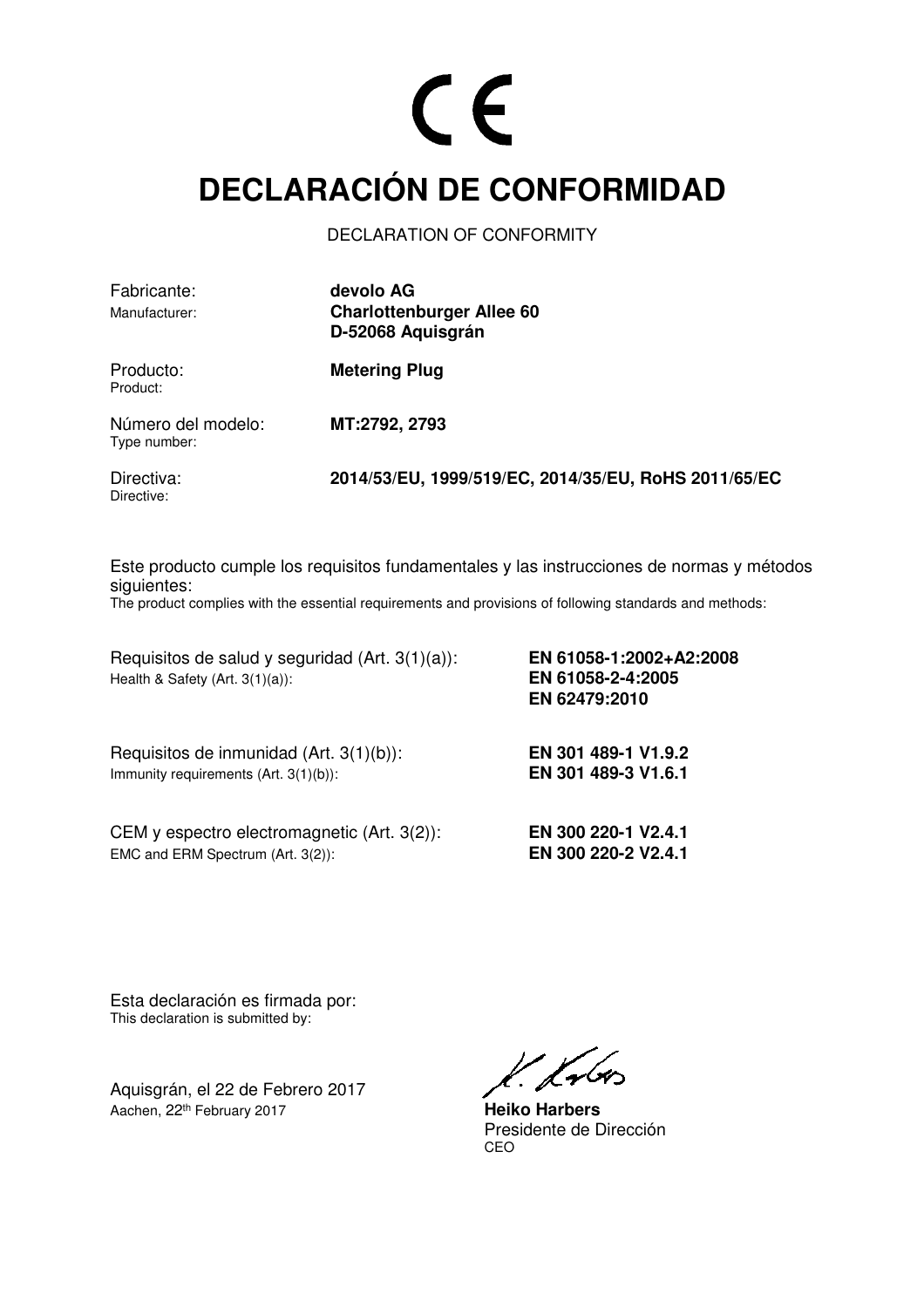### **DÉCLARATION DE CONFORMITÉ**

DECLARATION OF CONFORMITY

| Fabricant:<br>Manufacturer:       | devolo AG<br><b>Charlottenburger Allee 60</b>        |
|-----------------------------------|------------------------------------------------------|
|                                   | D-52068 Aix-la-Chapelle                              |
| Produit:<br>Product:              | <b>Metering Plug</b>                                 |
| Numéro du modèle:<br>Type number: | MT:2792, 2793                                        |
| Directive:<br>Directive:          | 2014/53/EU, 1999/519/EC, 2014/35/EU, RoHS 2011/65/EC |

Le produit satisfait aux exigences et instructions des normes et methodes suivantes : The product complies with the essential requirements and provisions of following standards and methods:

Exigences de santé et de scurité (Art. 3(1)(a)): **EN 61058-1:2002+A2:2008**  Health & Safety (Art. 3(1)(a)): **EN 61058-2-4:2005** 

 **EN 62479:2010** 

Exigences d'immunité (Art. 3(1)(b)): **EN 301 489-1 V1.9.2**  Immunity requirements (Art. 3(1)(b)): **EN 301 489-3 V1.6.1** 

CEM et spectre radioélectrique (ERM) (Art. 3(2)): **EN 300 220-1 V2.4.1** EMC and ERM Spectrum (Art. 3(2)): **EN 300 220-2 V2.4.1**

La déclaration est signée par: This declaration is submitted by:

Aix-la-Chapelle, le 22 Février 2017 Aachen, 22th February 2017 **Heiko Harbers**

K. Krón

Président du directoire<br>CEO <u>CEO de la contrada de la contrada de la contrada de la contrada de la contrada de la contrada de la con</u>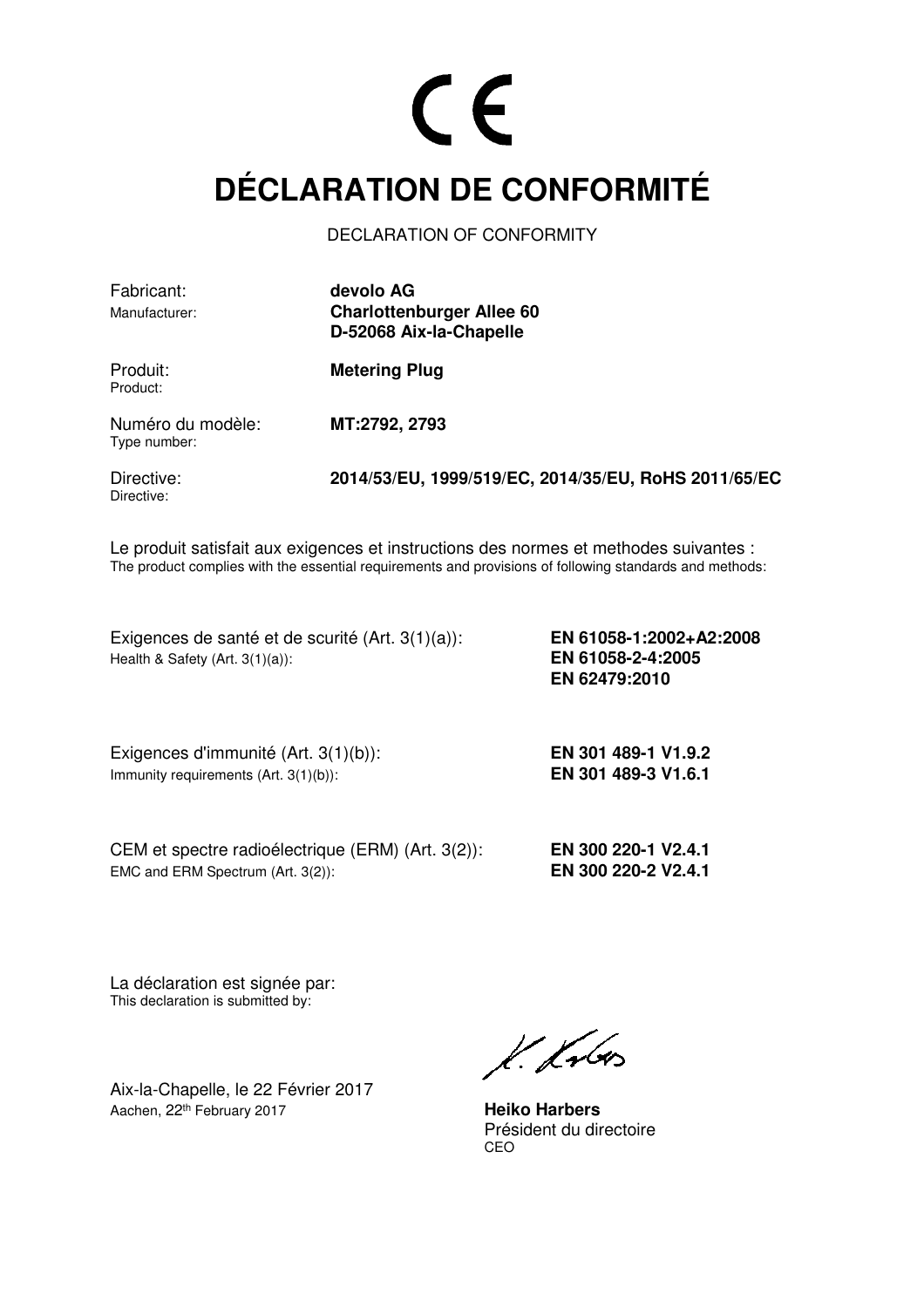#### **DICHIARAZIONE DI CONFORMITÀ**

DECLARATION OF CONFORMITY

| Fabbricante:<br>Manufacturer:   | devolo AG<br><b>Charlottenburger Allee 60</b><br>D-52068 Aquisgrana |
|---------------------------------|---------------------------------------------------------------------|
| Prodotto:<br>Product:           | <b>Metering Plug</b>                                                |
| Numero di tipo:<br>Type number: | MT:2792, 2793                                                       |
| Direttiva:<br>Directive:        | 2014/53/EU, 1999/519/EC, 2014/35/EU, RoHS 2011/65/EC                |

Questo prodotto soddisfa i requisiti fondamentali e le disposizioni delle seguenti norme e dei seguenti metodi:

The product complies with the essential requirements and provisions of following standards and methods:

Requisiti per la salute e la sicurezza (Art. 3(1)(a)): **EN 61058-1:2002+A2:2008**  Health & Safety (Art. 3(1)(a)): **EN 61058-2-4:2005** 

Requisiti di immunità (Art. 3(1)(b)): **EN 301 489-1 V1.9.2**  Immunity requirements (Art. 3(1)(b)): **EN 301 489-3 V1.6.1** 

CEM e spettro ERM (Art. 3(2)): **EN 300 220-1 V2.4.1** EMC and ERM Spectrum (Art. 3(2)): **EN 300 220-2 V2.4.1** 

 **EN 62479:2010** 

La presente dichiarazione è stata emessa da: This declaration is submitted by:

Aquisgrana, il 22 Febbraio 2017 Aachen, 22<sup>th</sup> February 2017 **Heiko Harbers** 

 $k$  kv $6$ 

Presidente<br>CEO <u>CEO de la contrada de la contrada de la contrada de la contrada de la contrada de la contrada de la con</u>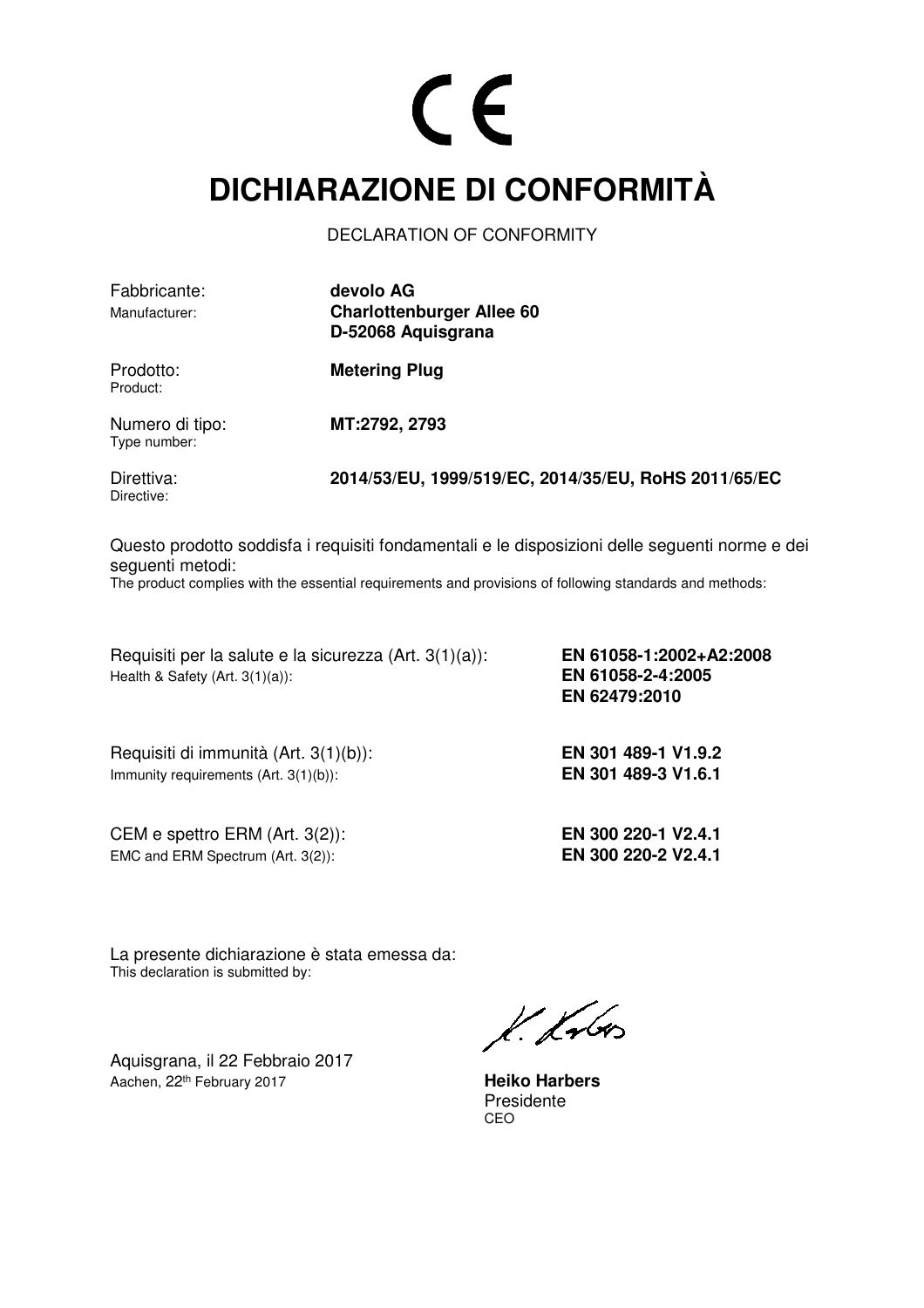#### **CONFORMITEITSVERKLARING**

DECLARATION OF CONFORMITY

| Producent:<br>Manufacturer: | devolo AG<br><b>Charlottenburger Allee 60</b><br>D-52068 Aken |
|-----------------------------|---------------------------------------------------------------|
| Product:<br>Product:        | <b>Metering Plug</b>                                          |
| Typenummer:<br>Type number: | MT:2792, 2793                                                 |
| Richtlijn:<br>Directive:    | 2014/53/EU, 1999/519/EC, RoHS 2011/65/EC                      |

Dit product voldoet aan de fundamentele eisen en bepalingen van de volgende normen en methoden:

The product complies with the essential requirements and provisions of following standards and methods:

Gezondheids- en veiligheidsnormen (Art. 3(1)(a)): **EN 61058-1:2002+A2:2008**  Health & Safety (Art. 3(1)(a)): **EN 61058-2-4:2005** 

Immuniteitsnormen (Art. 3(1)(b)): **EN 301 489-1 V1.9.2**  Immunity requirements (Art. 3(1)(b)): **EN 301 489-3 V1.6.1** 

EMC EN ERM Spectrum (Art. 3(2)): **EN 300 220-1 V2.4.1** EMC and ERM Spectrum (Art. 3(2)): **EN 300 220-2 V2.4.1** 

 **EN 62479:2010** 

De verklaring is ondertekend door: This declaration is submitted by:

Aken, 22. Februari 2017 Aachen, 22th August 2017 **Heiko Harbers**

 $k$ krbo

Directeur<br>CEO <u>CEO de la contrada de la contrada de la contrada de la contrada de la contrada de la contrada de la con</u>